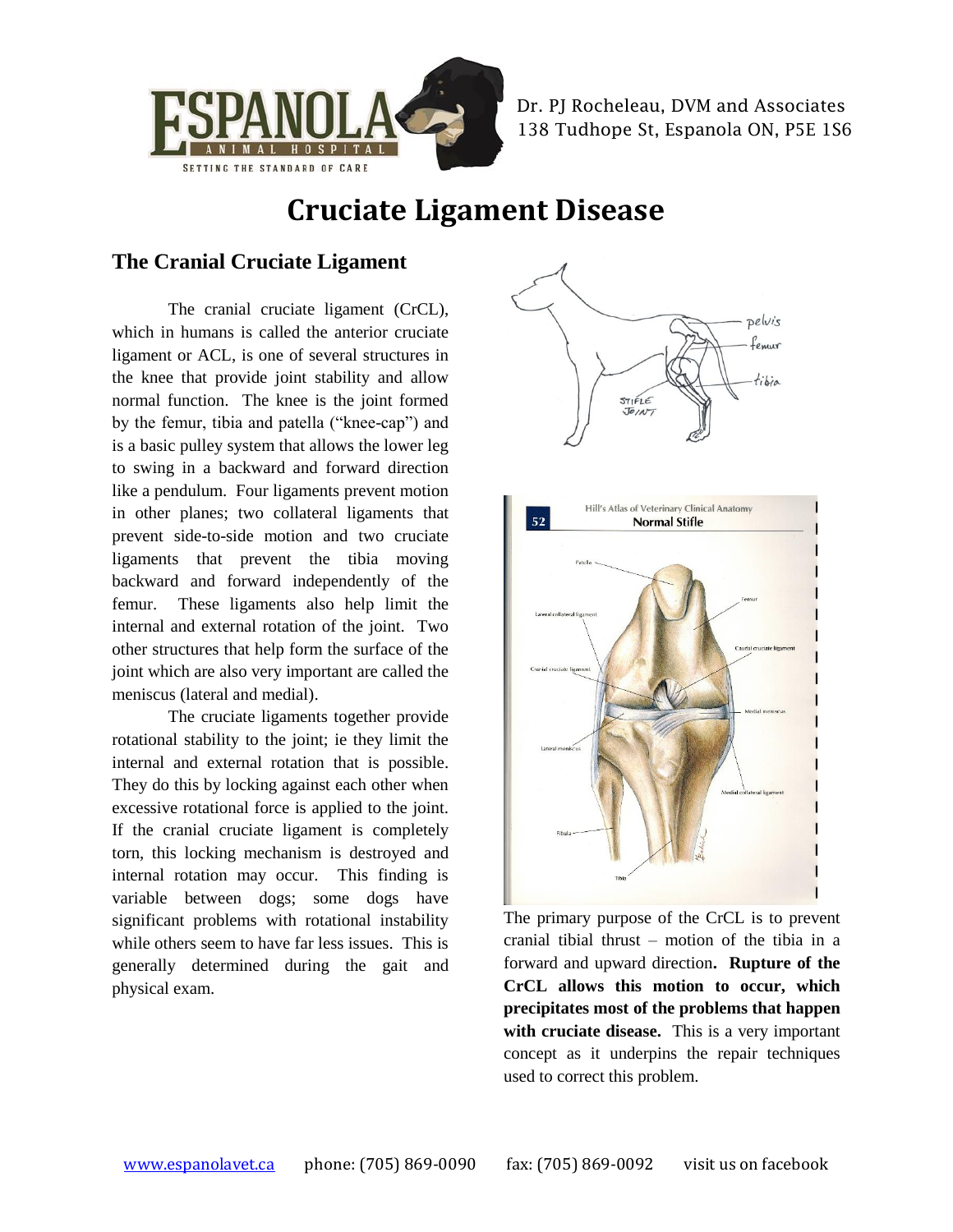

## **How Do I Know If My Dog Has Cruciate Ligament Disease?**

Only a veterinarian can diagnose cruciate disease by performing a proper orthopedic examination and obtaining x-rays. A number of signs can occur that suggest cruciate disease and any hind limb lameness that occurs in your dog should be evaluated. **The vast majority of dogs presented for hind limb lameness will have cruciate ligament disease as the cause**.

Cruciate ligament disease can occur in a dog of any breed and any age. Unfortunately, this is often a bilateral disease; approximately 40% of dogs that have cruciate disease eventually have it in both legs. Some breeds of dogs are predisposed to bilateral disease: Labrador retrievers, Mastiffs, Newfoundlands and Bernese Mountain dogs are some examples. Concurrent orthopedic disease such as hip dysplasia and patellar luxation (dislocation of the "knee cap") can occur and may contribute to cruciate disease. It is important that these problems also be recognized and addressed.

When you present your dog to your veterinarian for a lameness problem, a complete orthopedic examination is appropriate to obtain a proper diagnosis. The lameness exam should include a gait evaluation, a complete physical examination including a detailed examination of all 4 legs with the dog awake, and a proper orthopedic examination. The orthopedic examination itself is a very detailed examination of all 4 limbs and all of the joints of those limbs. This examination must be performed under sedation and includes a number of manipulations and physical tests to determine the full extent of any existing orthopedic problems. Good quality, properly positioned radiographs of

any affected limbs and joints are then obtained to assist diagnosis and plan appropriate treatment. For surgical purposes, specific radiographs must be obtained that can be used by our orthopedic planning software to take measurements of your pet's knee.

## **Cruciate Disease, Progression and Arthritis**

Rupture of the CrCL can either occur acutely in association with an event or chronically by tearing slowly over time until complete mechanical failure occurs. We sometimes refer to these chronic cases as a "partial tear". In dogs, cruciate disease is a chronic, degenerative disease; traumatic injury is uncommon even though to the owner it often appears as an acute event. **It is not an injury**, as happens in humans. It follows a typical, predictable and inevitable progression, from partial tear to complete tear to torn meniscus. When chronic disease is present or a torn ligament goes unrepaired, arthritis begins to develop and other structures in the stifle can become damaged. All patients with cruciate ligament disease will follow this progression if this disease goes untreated.

The meniscus can be torn resulting in significant pain and worsening of the lameness with an escalation in the rate at which the joint degenerates and arthritis develops. Approximately 50-60% of dogs with complete cruciate rupture have a damaged or torn meniscus at the time of surgery. Meniscal injuries are dealt with at the time of surgery; the damaged tissue is removed and any functional tissue is preserved whenever possible. In dogs that have an intact meniscus at the time of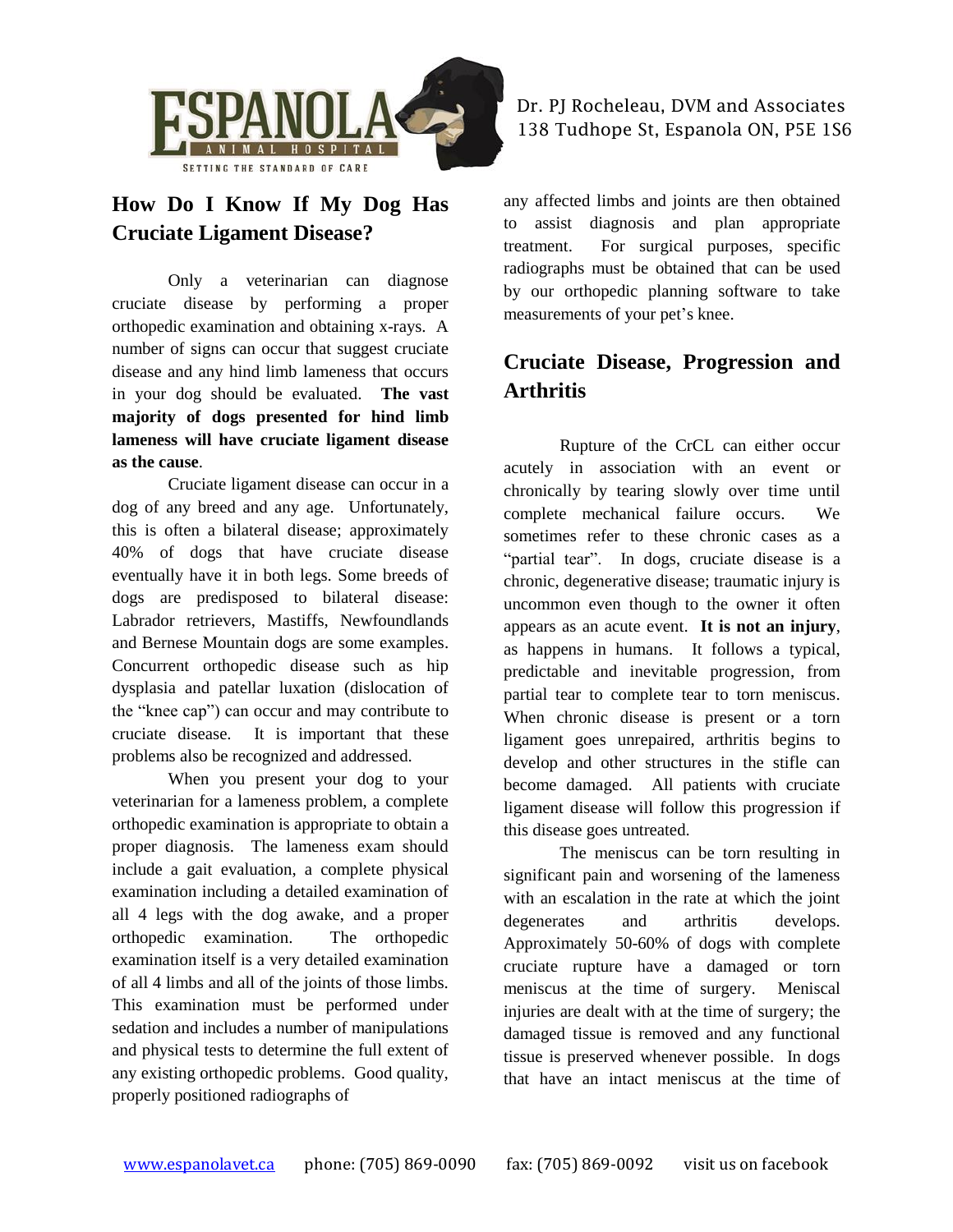

surgery, approximately 2% will tear it at some later point.



This dog has a partially torn CrCL. The tear is the disorganized tissue to the lower left. The caudal cruciate is visible in the background.

 The severity of disease and the rate at which it progresses is directly related to the weight of the dog – the heavier the dog the more severe and rapid the development of disease. **Regardless of size, this is a surgical disease.** All dogs, including those under 10 Kg, will have a better outcome with surgical treatment. There is no way around this reality and failure to address this disease surgically will usually result in severe and rapid progression of disease. Dogs treated early, such as those with a partial tear, have a much better long-term outcome than those that present with more damage.

A dog that has cruciate disease usually presents with a non- or partial weight bearing lameness that fails to resolve with time. If the injury goes undiagnosed or unattended, the dog may initially appear to get better and the lameness may appear to nearly resolve. If the dog is receiving medical treatment during this time the lameness may appear to have been "cured".

Dr. PJ Rocheleau, DVM and Associates 138 Tudhope St, Espanola ON, P5E 1S6

**Cruciate ligament tears do not heal and will always get worse if left untreated.** We now understand that it is the exposure of the torn internal structure of the ligament to the immune system that brings about its ultimate destruction. It is at the point that a partial tear develops that the patient has a surgical disease; failing to act at this point will simply allow further damage to occur to the joint and puts the cruciate ligament in the opposite leg at risk due to over-loading. **Dogs that do not have timely treatment are at very high risk of tearing the cruciate ligament in the other leg.**

The goal of surgery is to restore normal function and mitigate the development of further damage and arthritis. With timely management the dog can be expected to have a normal life expectancy with good function and normal quality of life afterwards, especially with some of the newer surgical techniques in current use. Patients are expected to return to all of their normal pre-injury activities after treatment is complete.



1. The radiograph on the left shows a dog that has a recently ruptured cruciate. The joint shows no evidence of arthritis. 2. The radiograph on the left shows a dog that had a ruptured cruciate that went untreated for 12 months. The joint is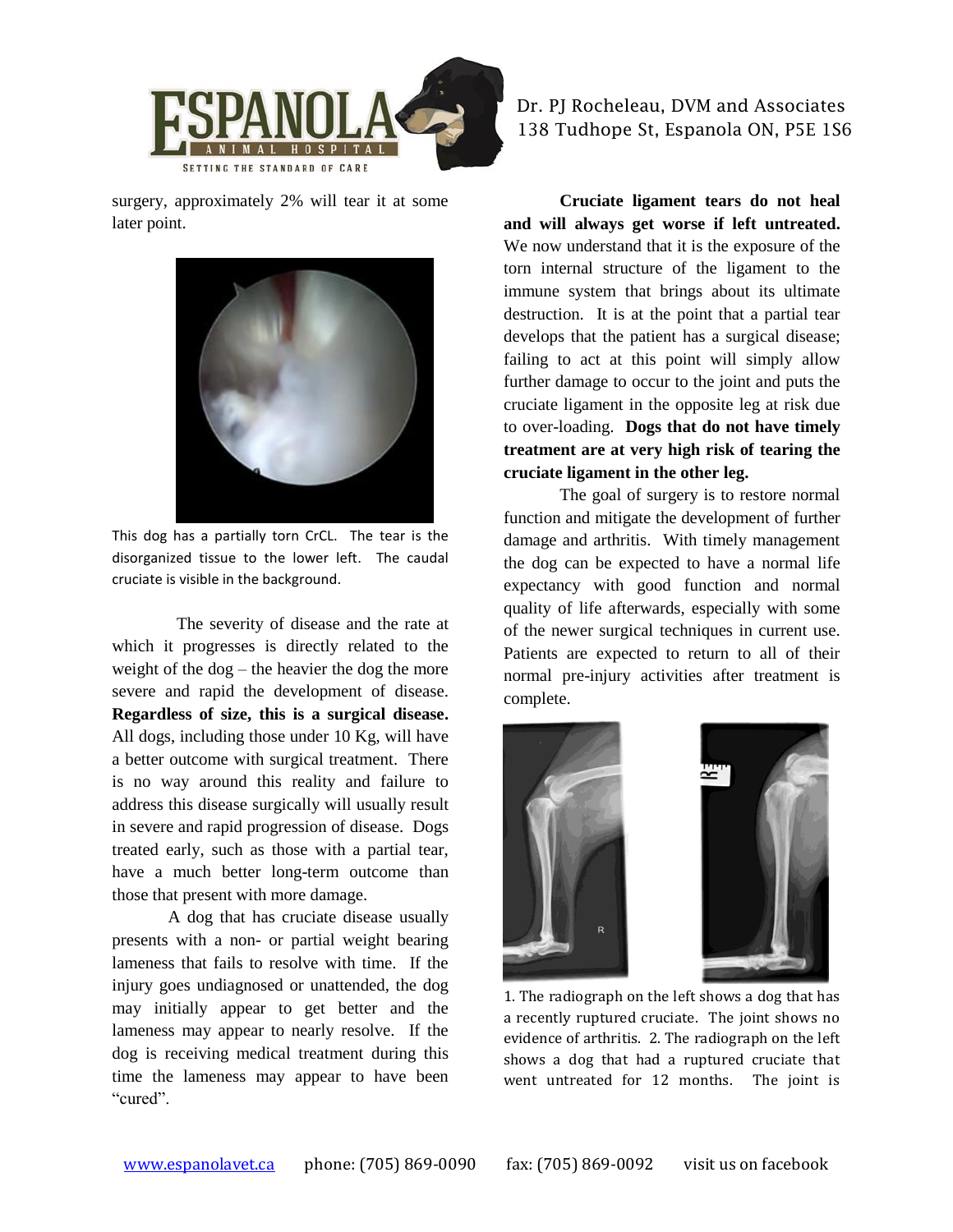

severely arthritic. This dog was non-weightbearing on this leg at presentation.

#### **Medical Management**

As mentioned previously, patients with cruciate disease require surgical repair. However, medical management is necessary to protect the joint and keep it healthy pending surgery, in the perioperative period, and for the rest of the patient's life thereafter. It is important to understand that surgery is a very important event, but affected joints need longterm care to keep them healthy and prevent further damage. No matter how good a job the surgeon does, some arthritis will develop over time.

**Surgery is the beginning of treatment, not the end!** The goal of all therapy, including surgery, is to minimize the development of arthritis so that the dog can live a normal, healthy and pain-free life. Simply investing in surgery and failing or refusing to follow instructions regarding long-term management will result in poor results and poor long-term outcome, often within months following surgery.

**It is also important to understand that arthritis is not a disease.** Hip dysplasia, cruciate ligament disease, elbow dysplasia, etc, are diseases. These diseases affect the joints and cause chronic inflammation; arthritis is simply the chronic, bony, permanent, degenerative change resulting from unaddressed chronic inflammation. As such, the goal of **all** of our therapies is to prevent or suppress inflammation, thereby preventing the development of arthritis. Attempting to treat arthritis is generally unproductive – at that point it is too late, permanent irreversible damage has occurred.

#### Dr. PJ Rocheleau, DVM and Associates 138 Tudhope St, Espanola ON, P5E 1S6

Medical management may consist of one or more of the following: NSAIDS, laser therapy, joint diet/dietary management, chondroprotectants and biological treatments such as platelet-rich plasma. Which therapies are chosen depends on the particulars of the case, the degree of arthritis present, the size of the dog and the client's preferences**. Ideally, our longterm goal for all of our patients after surgical repair is to manage them with chondroprotectants and joint diet alone.** Some patients with severe disease may also require other treatments such as occasional laser therapy or medication to keep them functioning normally. A brief description of these therapies is listed below.



### **Weight, Diet and Cruciate Disease**

In any patient with any orthopedic disease, the most important factor impacting the development of disease, prognosis and treatment is the weight of the patient. This is true with respect to the relative weight of the dog (St. Bernard v. Chihuahua) but especially with respect to obesity. **Regardless of the orthopedic condition, failure to recognize and address issues of diet and obesity will result in treatment failure, no matter how much is**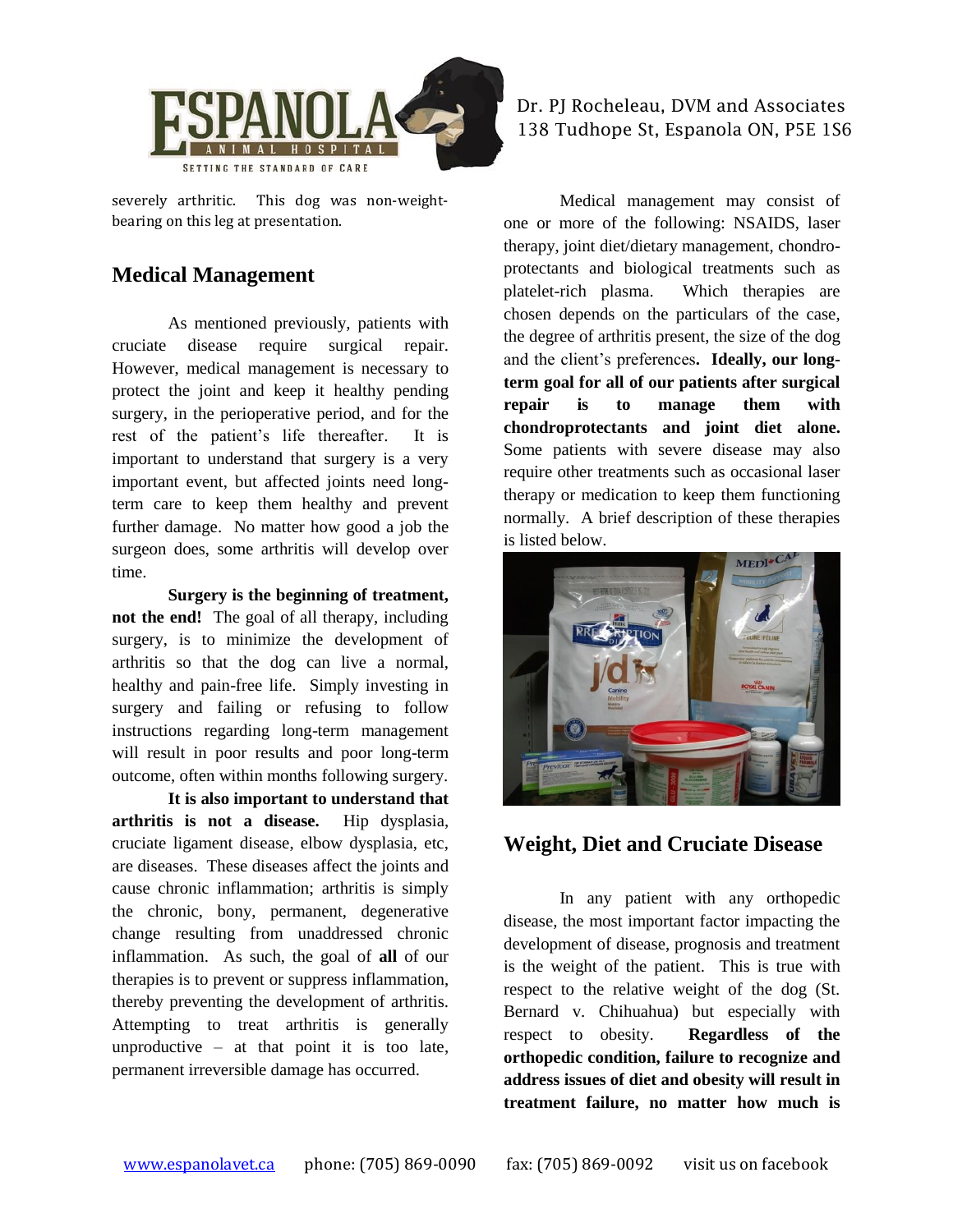

**invested in treatment and surgery.** Some surgeons have a policy of declining to perform surgery until obesity issues are resolved due to the higher complication rates, increased difficulty in performing procedures and sometimes demonstrated failure of compliance on behalf of the client. Your veterinarian should provide specific dietary recommendations including a specific diet(s), strict feeding guidelines that include specific measuring instructions and complete diet counselling. Any complicating medical conditions such as hypothyroidism need to be diagnosed and treated.

Please also note, among many other hazards, raw food diets have been definitely demonstrated to be associated with increased rates of post-operative infection. Feeding of these diets will be considered an exclusion for surgery. Any patients being fed raw food diets must be off them completely at least 8 weeks preoperatively. Failing to disclose that your pet has been on one of these diets may put them at significant risk and may cause serious harm to the patient.

**Joint Diets** – A prescription veterinary diet formulated specifically for addressing joint disease and arthritis in our patients. Therapeutic diets are very commonly employed in the treatment of many diseases in veterinary medicine. These diets are intended to produce a clinically measurable impact just like any other treatment that we prescribe to treat disease. In the case of the diet we prescribe for joint disease, multiple outcome measures have been described in the veterinary literature.

These diets are designed not only to deal with inflammation associated with joint disease but are excellent at addressing weight issues that will have the most impact on patient outcomes.

#### Dr. PJ Rocheleau, DVM and Associates 138 Tudhope St, Espanola ON, P5E 1S6

The product that we use in our hospital is j/D®, produced by Hills. There is a companion diet, Metabolic plus Mobility® that we use to manage dogs with significant weight problems. We use these diets for specific reasons that are discussed in detail during our orthopedic consults. Joint diets have had a major impact on how we manage joint disease over the past decade, and for many dogs on monotherapy have allowed us to replace drugs with food.

### **Other Medical Treatments**

**Chondroprotectants** - All dogs with any type of joint disease should be on chondroprotectants (glucosamine, with or without chondroitin) and this is usually prescribed and supplied in our hospital. Please note, glucosamine incorporated into dry dog food is not present in sufficient quantities to have a therapeutic effect – most of it is destroyed during processing as it breaks down under the high temperatures and pressures used to make dry kibble. It has to be added to the food after processing, usually as a topdressing added at feeding time by the client. For smaller dogs and cats, we have special treats that help us to administer these products reliably.

**NSAID's** - All dogs presented for cruciate disease initially start on NSAID's as this is our primary means of immediately addressing pain and inflammation. While our other therapies are just as good at addressing these issues they all take a significant amount of time to start having an effect – drug therapy is immediate. Often we will withdraw the NSAID's if possible when other therapies have had time to take effect. A number of options are available, including some newer products that have a reduced incidence of adverse effects.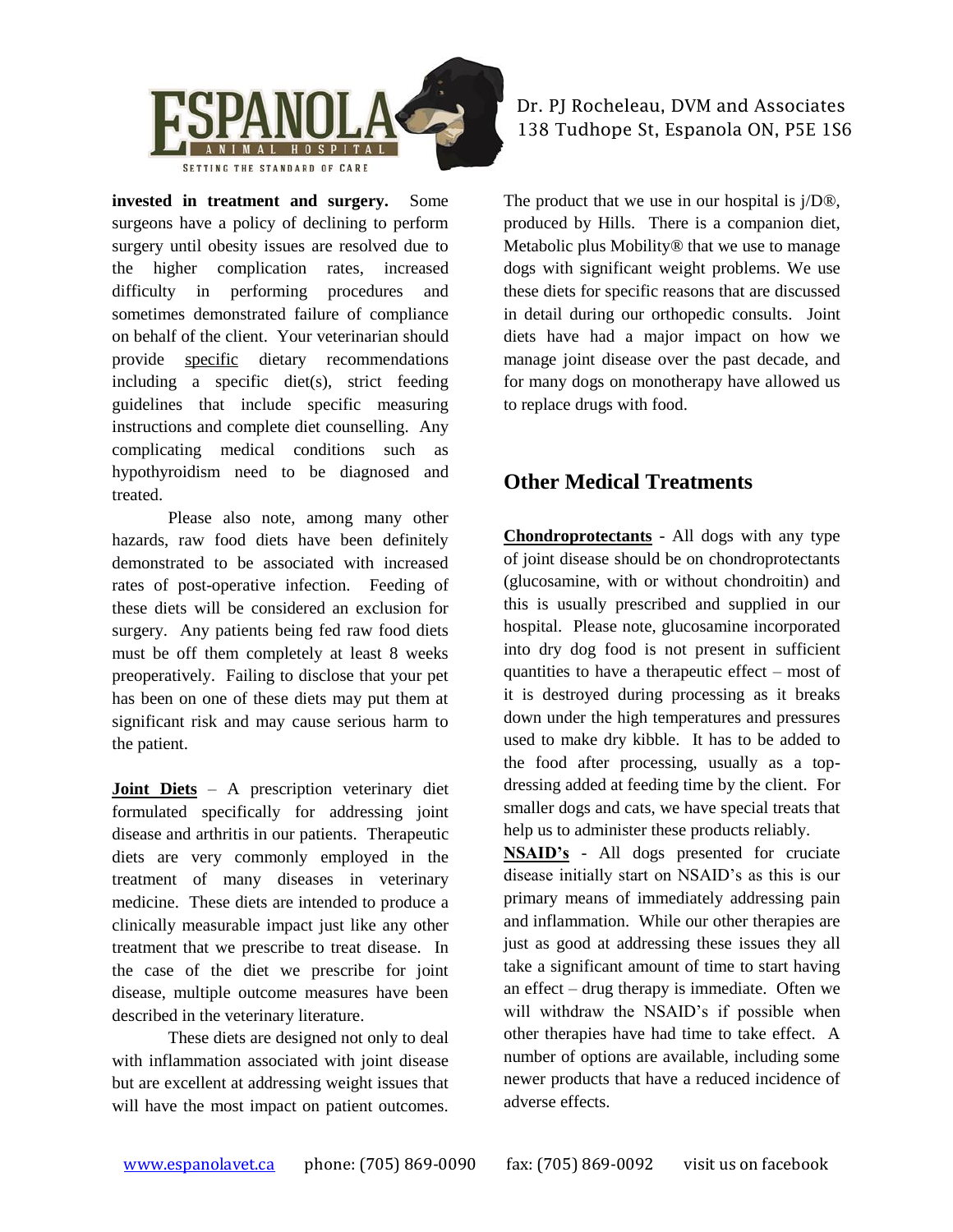

**Laser Therapy** – Therapy lasers have become increasingly popular in small animal practice. Laser therapy allows us to treat both acute injuries and chronic disease with often spectacular results. It is also extremely helpful for managing post-operative pain, inflammation and swelling and is included in our postoperative management for all orthopedic cases. This treatment has had a major impact on dramatically lowering our post-op



complication rate for a variety of reasons. A separate hand-out regarding this therapy is available. We will refer you to a veterinarian in your area who is part of our post-op care team who will provide this service for your pet.

## **Surgical Management of Cruciate Ligament Disease**

There are a number of surgical techniques currently available for treatment of cruciate disease. The most common are divided into 2 major groups; extracapuslar repair and geometry modifying techniques

### **Extracapsular Repair**

Extracapsular techniques rely on using very heavy suture materials to construct a Dr. PJ Rocheleau, DVM and Associates 138 Tudhope St, Espanola ON, P5E 1S6

restraint on the external surface of the joint to provide stability. These repairs inevitably rely on formation of scar tissue and fibrosis of the joint capsule as the repair is expected to break down over time. The two currently most common are the Lateral Fabellar Suture and Tight-rope®. A number of studies have now demonstrated that extracapsular techniques generally do not perform well in the long term and do not provide adequate stability to the joint. We no longer provide extracapsular repairs as a primary stabilization in our hospital, regardless of patient size.

However, the current primary advantage of extracapsular repairs are their ability to provide rotational stability. In patients with identified significant rotational stability, we will implant a lateral suture as an anti-rotational device ("Veterinary Internal Brace®") in addition to a TPLO. This will be determined during the gait exam based on internal rotation of the stile during loading. It can also be determined intra-operatively by performing an "internal thrust" test after a TPLO is completed and prior to closure.

There is increasing evidence that the Veterinary Internal Brace ® may offer many advantages over a simple TPLO, including added overall stability and perhaps a better longterm outcome. There are studies currently underway to investigate these outcomes that clients may have the opportunity to participate in.

We have performed a very large number of these procedures and our experience with patient outcomes is excellent. It is important to note that increasing the level of complexity of any surgery may increase the potential for complications. This is discussed in more detail with clients on a case-by-case basis during the orthopaedic consult.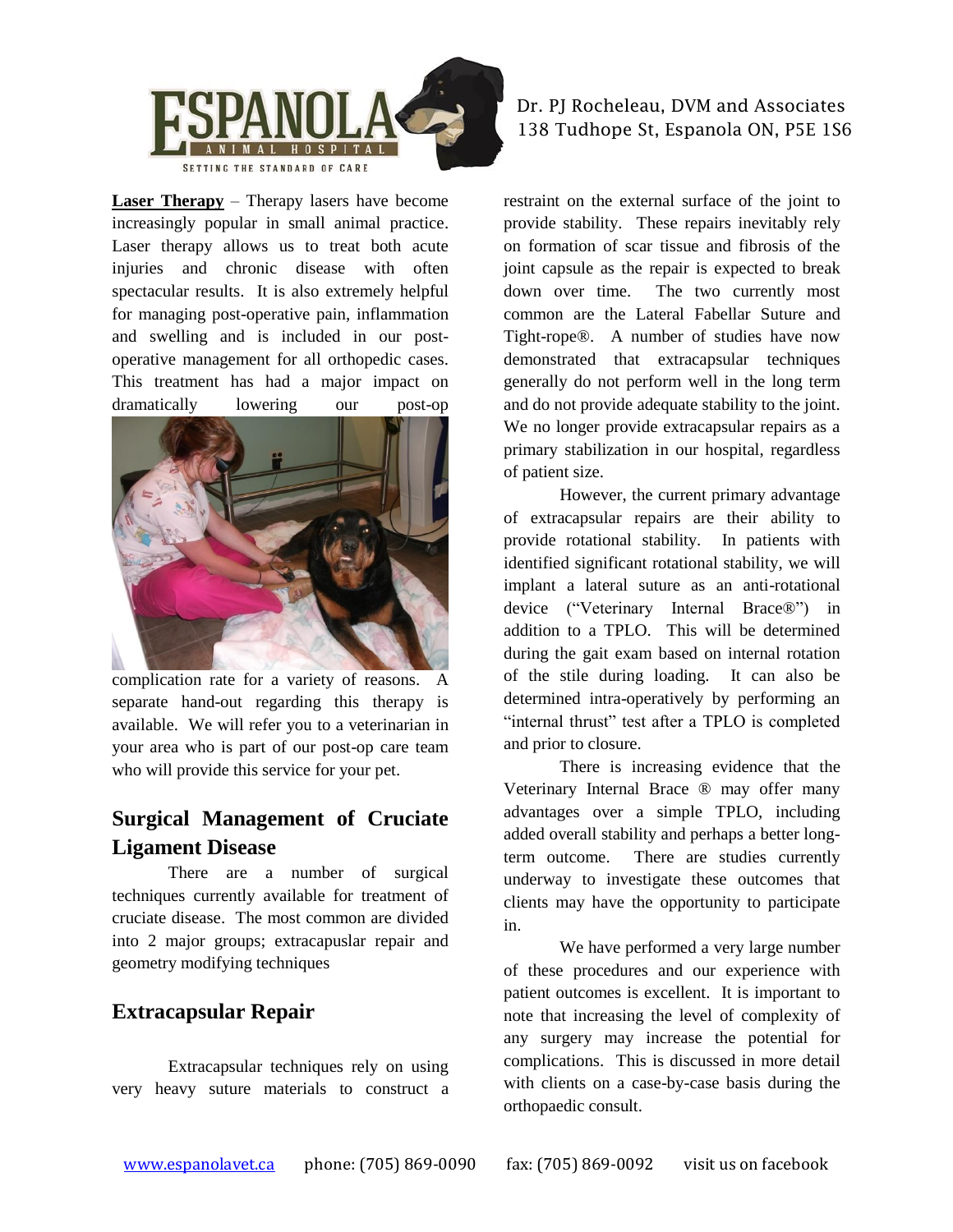

#### **Geometry Modifying Techniques**

A number of geometry modifying techniques have been developed over the years but three are currently in common use – TPLO (tibial plateau levelling osteotomy), CBLO (CORA-based levelling osteotomy and TTA (tibial tuberosity advancement). The manner in which these repairs work is quite complex but all involve cutting and repositioning parts of the tibia and plating the resulting fragment in place until the bone heals in the new configuration. They ultimately provide stability by eliminating tibial thrust. These repairs require much greater expertise to perform, have greater potential for serious complications and are generally more expensive. When properly performed these techniques provide excellent results and client satisfaction is extremely high.



TPLO is the most commonly performed repair in North America and is the current gold standard against which other treatments are compared. When properly performed it results in elimination of tibial thrust by rotating ("levelling") the tibial plateau. For some dogs that have very high tibial plateau angles, TPLO is the only appropriate repair method. We also know that TPLO can be protective of partial cruciate tears, in some cases preventing further breakdown of the ligament. Newer implant designs in recent years such as locking screws and pre-stressed/pre-contoured plates have

Dr. PJ Rocheleau, DVM and Associates 138 Tudhope St, Espanola ON, P5E 1S6

eliminated a lot of potential complications. One disadvantage of TPLO is that it does not account for rotational instability and can actually make it worse (a complication called pivot shift).

A TPLO is performed by making a circular cut through the back of the tibia and rotating the resulting segment by a predetermined amount to result in a tibial plateau angle of about 5 degrees. The bone segment is held in that position by a special plate where it heals permanently. In our hospital the site is treated with PRP to accelerate healing and mitigate post-op pain. The incisions are closed and the leg is bandaged overnight. Almost all of our patients receive this procedure, with or without an internal brace.

### **TTA, CBLO and Other Procedures**

The vast majority of patients in our hospital are treated with TPLO as it is the most appropriate repair choice for them. However, there are some situations that may involve a particular patient's anatomy, concurrent disease or other factors that either make TPLO impossible or simply not the best choice for that patient. For patients with unique problems, we offer numerous other techniques to ensure the best possible outcome for them. We have a great deal of experience with these procedures and offer them when appropriate. These are discussed with the client on a case-by-case basis.

### **Arthroscopy – Addressing the Joint**

Stabilization of the joint is important but is only half the procedure – the joint itself must be addressed and tissues inspected for damage and removed or debrided if necessary. Addressing the joint is a major part of proper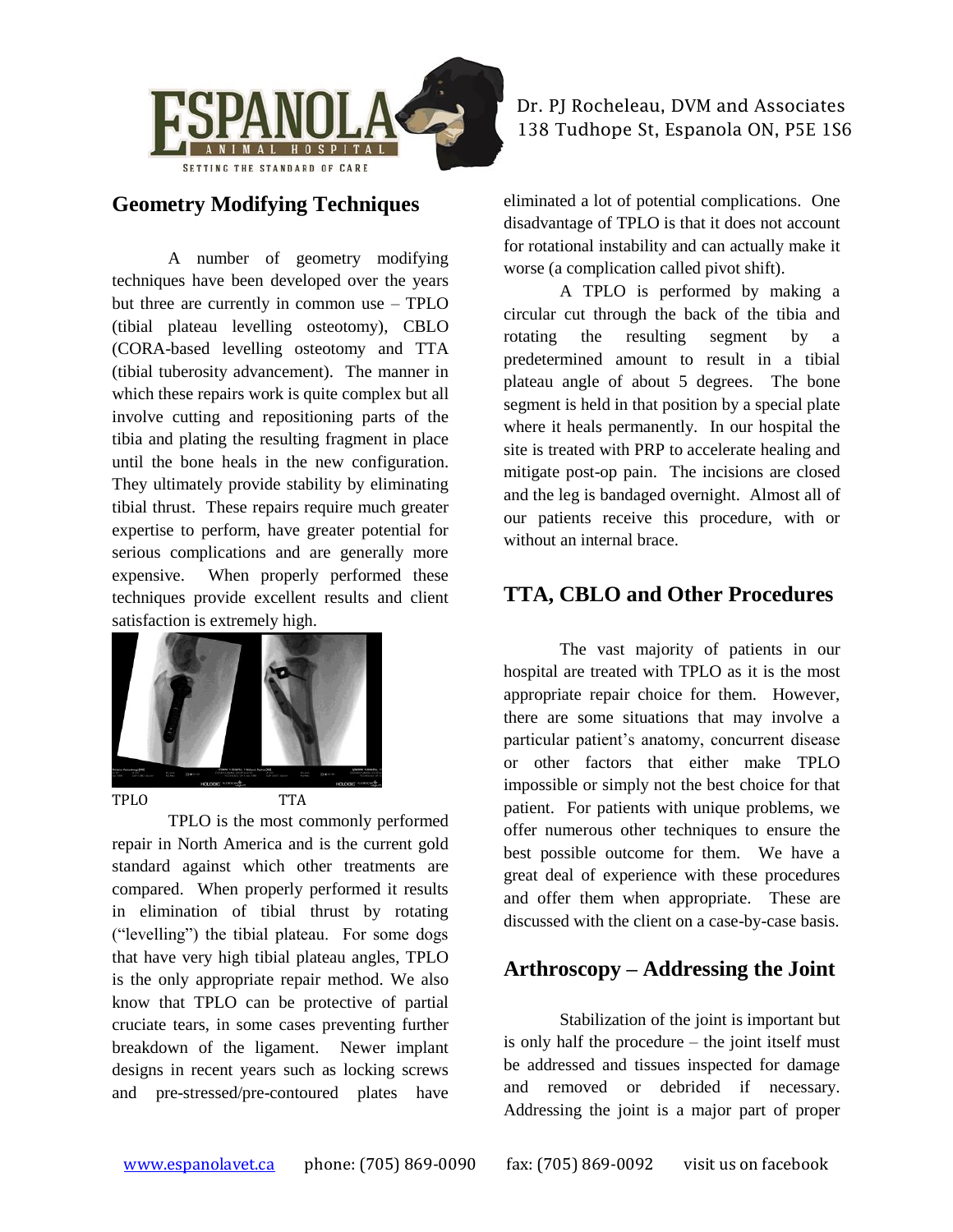

surgical management and should be performed in every single case. The best approach for performing this procedure is arthroscopically.

An arthroscope is both a camera and a magnifying glass – up to 20X magnification. Arthroscopy is performed through 3 or 4 very small holes through which both the scope and miniaturized surgical instruments are passed into the joint. The entire joint is visually inspected and the damaged cruciate ligament is very carefully debrided or removed. Both menisci are also inspected for tears and other damage and treated if necessary. We are also able to perform these procedures far more accurately and precisely than by open joint exploration. Many lesions not visible to the naked eye are very easily visualized and treated with this minimally invasive approach. This is currently considered the gold standard of care for treatment of the joint. **As part of our commitment to provide the highest possible standard of care to our patients, we have invested the necessary resources so that every patient undergoing cruciate surgery in our facility is scoped.**



Ruptured cruciate being arthroscopically debrided with a 3.0mm motorized shaver.

Dr. PJ Rocheleau, DVM and Associates 138 Tudhope St, Espanola ON, P5E 1S6

#### **Post-Operative Care**

Client compliance with post-operative care is extremely important – **failure to meticulously follow instructions can, and usually does result in severe complications and treatment failure.** It is our preference whenever possible to provide complete and comprehensive case management for the entire post-op period. Patients are taken in for surgery at 8:15am the morning of and are discharged the following day at 9am. In our practise, we perform laser therapy during the first two weeks post-op to aid with recovery and pain management. Other pain management such as NSAIDs, opioids (codeine), etc, are provided as is a short course of antibiotics.

Rehabilitation is a crucial component of post-op management and is initiated immediately except in the case of an internal brace. Rehabilitation instructions are given at discharge and include passive range-of-motion exercises and controlled leash walks. As we have a canine rehabilitation facility on-site and a Certified Canine Rehabilitation Therapist, we are happy to offer, and strongly recommend, participating in a structured rehab program postoperatively. For out-of-town clients we are able to either make a recommendation to a canine rehabilitation therapist in your area or offer "tele-rehab" through our own program.

Other than prescribed rehabilitation, absolute exercise restriction is necessary and offleash activity is strictly forbidden. Unrestricted access to flights of stairs in the house is to be avoided, however going up and down exterior stairs to get in or out of the house is permissible (on-leash only!). Construction of ramps or other devices is generally not necessary.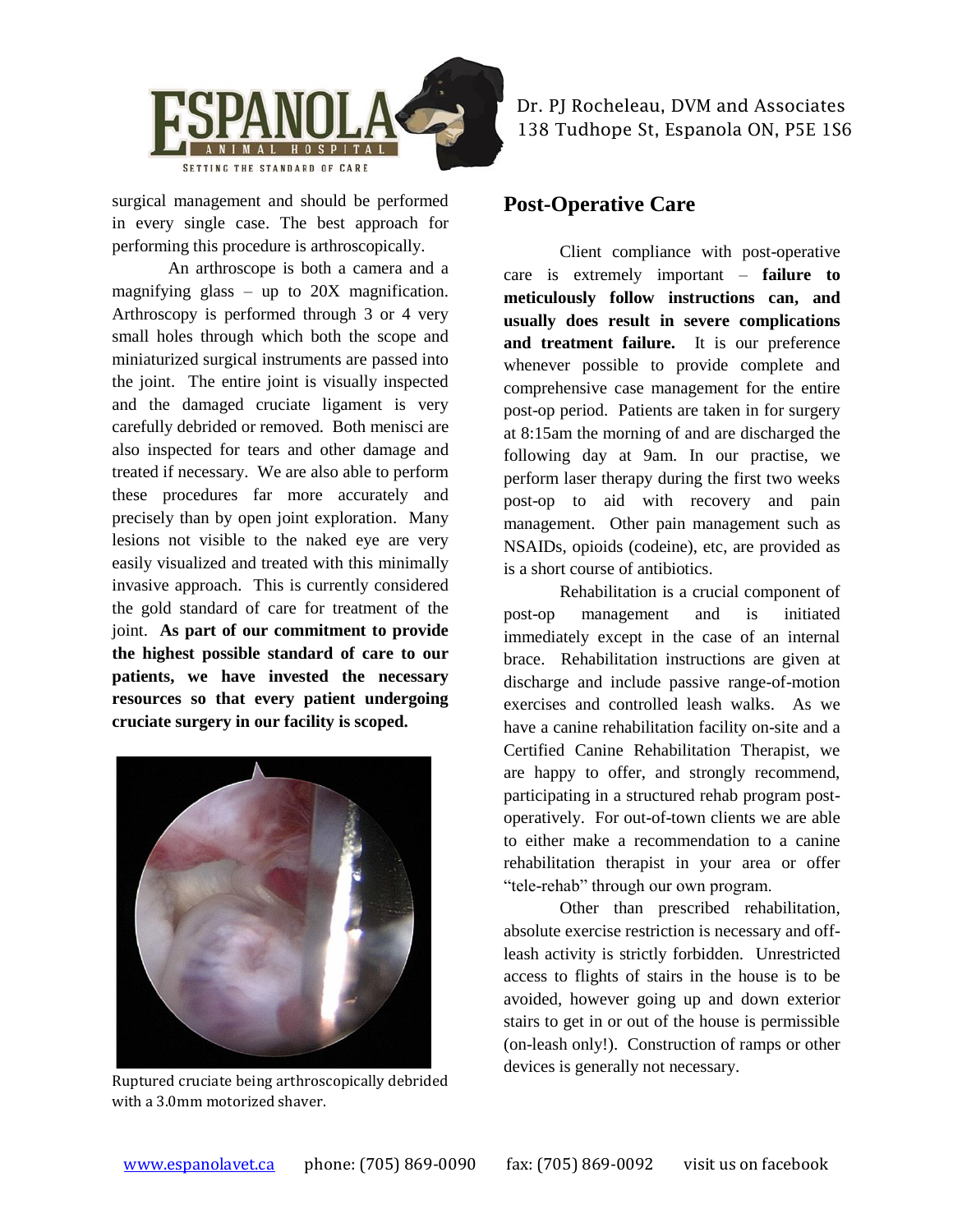

Sutures are removed after 14 days and post-op x-rays are taken at 8 weeks. If necessary owners are instructed to continue with prescribed rehabilitation and restrictions for whatever time period is necessary, after which normal activity may be resumed. For dogs with bilateral cruciate disease, the second surgery can be booked at 8 weeks post-op if the x-rays show sufficient healing.

### **Complications**

As with any surgical procedure, complications can and do occur. Unfortunately, the majority of complications that we see are induced by the owner wilfully not following the discharge instructions, so it is vitally important to follow the instructions as given. The discharge instructions are not difficult to perform but do require some regimentation and self-discipline to complete over the 10 to 12 week healing period. Occasionally, patient compliance can be challenging but can usually be managed with some extra assistance from our hospital staff. Discharge instructions are provided the morning after surgery, which typically takes approximately 20-30 minutes and are provided in writing and highly detailed.

Some of the more common postoperative complications of these procedures include infection, post-operative meniscal tear, patellar tendonitis, implant loosening or breakage, and fibular fracture. Of these, infection and post-operative meniscal tear are the most common. Implant infections are always treated seriously and usually require removal of the implants after healing is complete at approximately 12 weeks. Post-operative meniscal tears can be neither prevented or caused and may occur at anytime during the dog's life after surgery. They are treated

#### Dr. PJ Rocheleau, DVM and Associates 138 Tudhope St, Espanola ON, P5E 1S6

arthroscopically by removal of the damaged segment or through a meniscal release.

Clients should be aware that the costs associated with the treatment of complications are the responsibility of the client and are not included in the cost of surgery. These costs may be substantial. While complications will usually produce lameness and certainly have nuisance value, they rarely affect the long-term outcome of the surgery.

#### **Cost**

The cost of these procedures is as follows:

#### **Orthopedic exam:** \$550 + HST

(includes consult, sedation and whatever xrays are necessary)

#### **Cruciate Surgeries:**

(includes laser therapy sessions, all routine postop medications, suture removal, rechecks)

Up to 50kg: TPLO, CBLO or TTA \$3250 + HST TPLO with Internal Brace \$3750 + HST

Over 50kg TPLO, CBLO or TTA \$3750 + HST TPLO with Internal Brace \$4250 + HST

Note that 8-week post-op xrays are **not** included in the cost of surgery: \$75 each xray + HST (sedation not included if necessary, usually xrays can be obtained without). If sedation is necessary add \$150 + HST